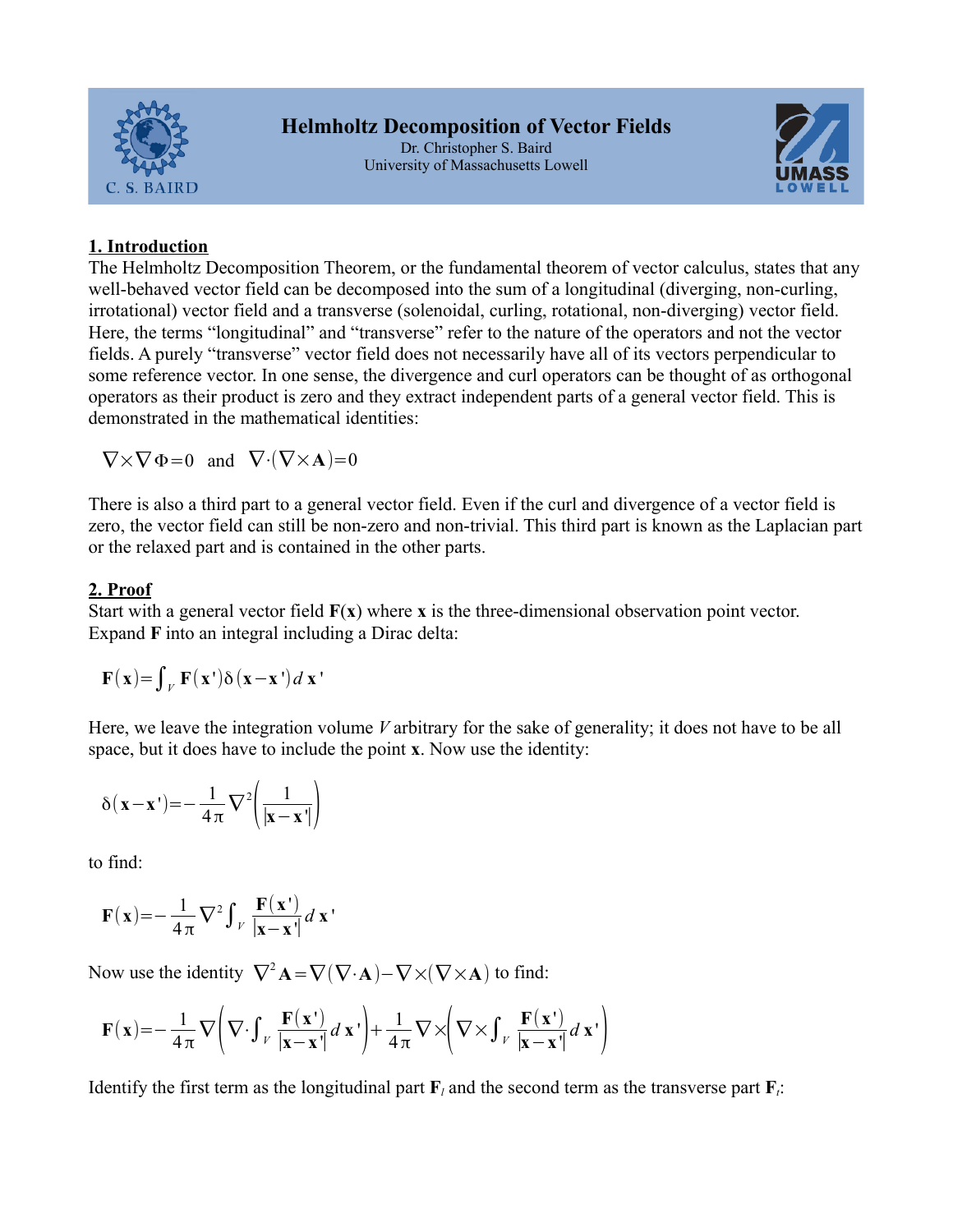$$
\mathbf{F} = \mathbf{F}_l + \mathbf{F}_t \text{ where } \mathbf{F}_l = -\frac{1}{4\pi} \nabla \left( \nabla \cdot \int_V \frac{\mathbf{F}(\mathbf{x}^*)}{|\mathbf{x} - \mathbf{x}^*|} d\mathbf{x}^* \right) \text{ and } \mathbf{F}_l = \frac{1}{4\pi} \nabla \times \left( \nabla \times \int_V \frac{\mathbf{F}(\mathbf{x}^*)}{|\mathbf{x} - \mathbf{x}^*|} d\mathbf{x}^* \right)
$$

Taking the curl of  $\mathbf{F}_l$  shows that it is indeed non-curling (longitudinal), and taking the divergence of  $\mathbf{F}_t$ shows that it is indeed non-diverging (transverse) as follows:

$$
\nabla \times \mathbf{F}_l = -\frac{1}{4\pi} \nabla \times \nabla \left( \nabla \cdot \int_V \frac{\mathbf{F}(\mathbf{x}^{\mathsf{T}})}{|\mathbf{x} - \mathbf{x}^{\mathsf{T}}|} d \mathbf{x}^{\mathsf{T}} \right)
$$

 $\nabla \times \mathbf{F}_i = 0$  because the curl of the gradient is always zero

$$
\nabla \cdot \mathbf{F}_t = \frac{1}{4\pi} \nabla \cdot \nabla \times \left( \nabla \times \int_V \frac{\mathbf{F}(\mathbf{x}^{\mathsf{T}})}{|\mathbf{x} - \mathbf{x}^{\mathsf{T}}|} d \mathbf{x}^{\mathsf{T}} \right)
$$

 $\nabla \cdot \mathbf{F}_t = 0$  because the divergence of the curl is always zero

This means that the one term is purely solenoidal and the other is purely diverging and their sum gives a general vector field. This is the Helmholtz Decomposition Theorem. Summarized mathematically, we have:

$$
\mathbf{F} = \mathbf{F}_t + \mathbf{F}_t
$$
 where  $\nabla \cdot \mathbf{F} = \nabla \cdot \mathbf{F}_t$  and  $\nabla \times \mathbf{F} = \nabla \times \mathbf{F}_t$ 

#### **3. Field Sources**

Let us investigate further. The field that results when we take the divergence of **F** we will call the source of **F**'s divergence. It is apparently a scalar field ψ. Similarly, the field that results when we take the curl of **F** we will call the source of **F**'s curling nature. It is a vector field **U**.

 $\psi = \nabla \cdot \mathbf{F}$ 

$$
U = \nabla \times F
$$

Both ψ and **U** are source fields; they are not the vector field components of **F** but are related to them. According to the Helmholtz Decomposition Theorem, this immediately tells us:

 $\psi = \nabla \cdot \mathbf{F}$ 

 $U = \nabla \times F_t$ 

Let us go back to the expansion of **F** and see if we can get them to appear.

$$
\mathbf{F}(\mathbf{x}) = -\frac{1}{4\pi} \nabla \left( \nabla \cdot \int_V \frac{\mathbf{F}(\mathbf{x})}{|\mathbf{x} - \mathbf{x}'|} d\mathbf{x}' \right) + \frac{1}{4\pi} \nabla \times \left( \nabla \times \int_V \frac{\mathbf{F}(\mathbf{x}')}{|\mathbf{x} - \mathbf{x}'|} d\mathbf{x}' \right)
$$

Use  $\nabla \cdot (\Phi \mathbf{A}) = \mathbf{A} \cdot \nabla \Phi + \Phi \nabla \cdot \mathbf{A}$  on the first term realizing that **F** is a function of primed variables only so the divergence of **F** with respect to unprimed variables is zero. Similarly, use  $\nabla \times (\Phi \mathbf{A}) = \Phi \nabla \times \mathbf{A} + (\nabla \Phi) \times \mathbf{A}$  on the second term realizing that the curl of **F** with respect to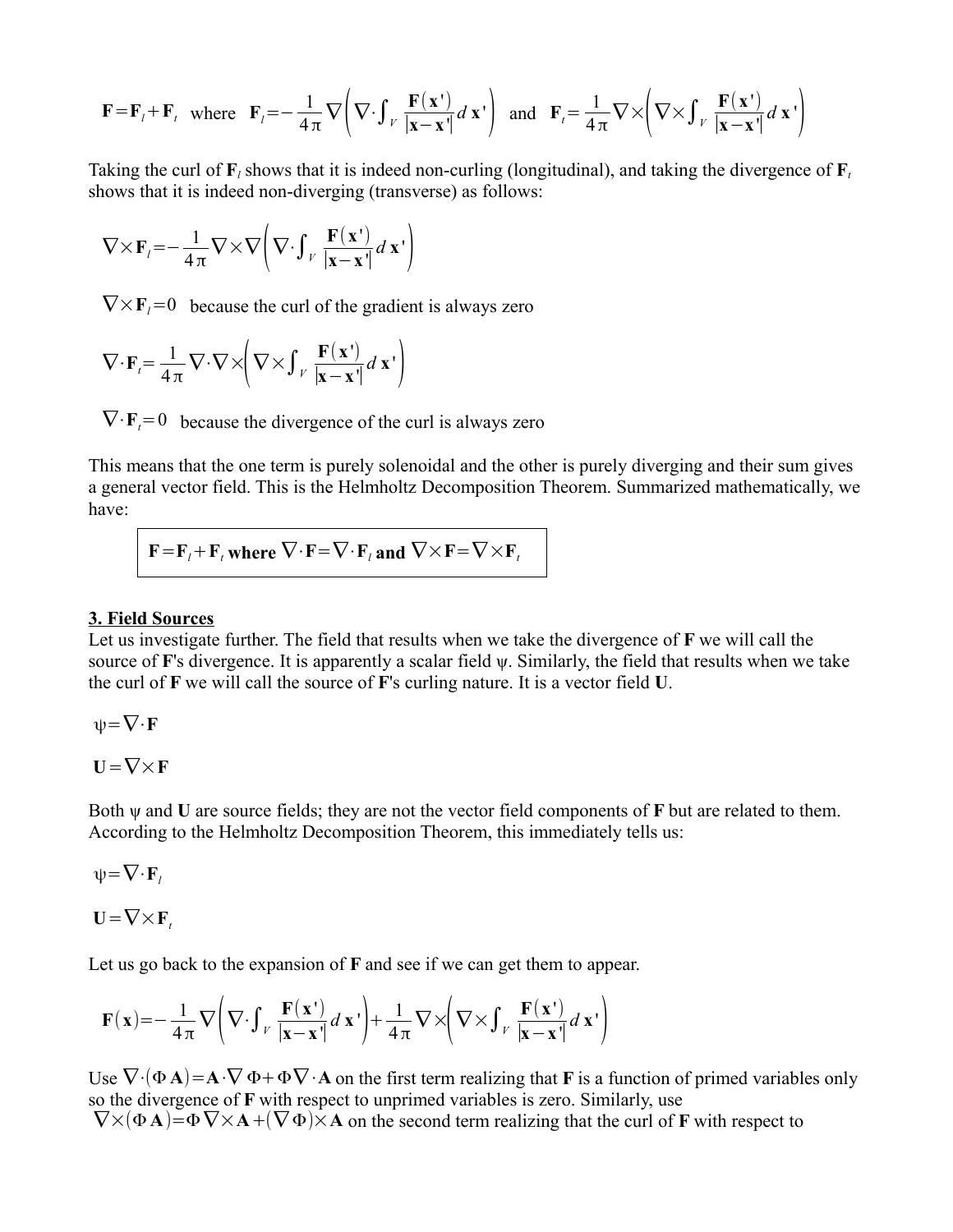unprimed variables is zero for the same reason. After applying both of these expansions, we find:

$$
\mathbf{F}(\mathbf{x}) = -\frac{1}{4\pi} \nabla \left( \int_V \mathbf{F}(\mathbf{x}') \cdot \nabla \left( \frac{1}{|\mathbf{x} - \mathbf{x}'|} \right) d\mathbf{x}' \right) - \frac{1}{4\pi} \nabla \times \left( \int_V \mathbf{F}(\mathbf{x}') \times \nabla \left( \frac{1}{|\mathbf{x} - \mathbf{x}'|} \right) d\mathbf{x}' \right)
$$

Use  $\nabla\left(\frac{1}{|\mathbf{x}-\mathbf{I}|}\right)$  $\frac{1}{|\mathbf{x}-\mathbf{x}^{\mathsf{T}}|}$  =− $\nabla$  ' $\left(\frac{1}{|\mathbf{x}-\mathbf{x}^{\mathsf{T}}|}\right)$  where the prime on the gradient operator denotes differentiation with respect to the primed variables.

 $\mathbf{F}(\mathbf{x}) = \frac{1}{4}$  $\frac{1}{4\pi}\nabla\left(\int_V \mathbf{F}(\mathbf{x}\cdot)\cdot\nabla\cdot\left(\frac{1}{|\mathbf{x}-\mathbf{x}\cdot\mathbf{r}'|}\right)\right)$  $\frac{1}{|\mathbf{x}-\mathbf{x}|}\bigg) d\mathbf{x}$ <sup>+</sup> $\bigg) + \frac{1}{4}$  $\frac{1}{4\pi}\nabla\times\left(\int_{V}\mathbf{F}(\mathbf{x}')\times\nabla'\right|\frac{1}{|\mathbf{x}-\mathbf{x}'|}$  $\frac{1}{|\mathbf{x}-\mathbf{x}'|}$   $\left| d \mathbf{x}' \right|$ 

Use  $\nabla \cdot (\Phi \mathbf{A}) = \mathbf{A} \cdot \nabla \Phi + \Phi \nabla \cdot \mathbf{A}$  and  $\nabla \times (\Phi \mathbf{A}) = \Phi \nabla \times \mathbf{A} + (\nabla \Phi) \times \mathbf{A}$  again but now with respect to primed variables such that:

$$
\mathbf{F}(\mathbf{x}') \cdot \nabla' \left( \frac{1}{|\mathbf{x} - \mathbf{x}'|} \right) = \nabla' \cdot \left( \frac{\mathbf{F}(\mathbf{x}')}{|\mathbf{x} - \mathbf{x}'|} \right) - \frac{\nabla' \cdot \mathbf{F}(\mathbf{x}')}{|\mathbf{x} - \mathbf{x}'|} \text{ and }
$$

$$
\mathbf{F}(\mathbf{x}') \times \nabla' \left( \frac{1}{|\mathbf{x} - \mathbf{x}'|} \right) = -\nabla' \times \left( \frac{\mathbf{F}(\mathbf{x}')}{|\mathbf{x} - \mathbf{x}'|} \right) + \frac{\nabla' \times \mathbf{F}(\mathbf{x}')}{|\mathbf{x} - \mathbf{x}'|}
$$

Using these two expansions, the total expression for **F** becomes:

$$
\mathbf{F}(\mathbf{x}) = \frac{1}{4\pi} \nabla \left( \int_{V} \nabla \cdot \left( \frac{\mathbf{F}(\mathbf{x})}{|\mathbf{x} - \mathbf{x}'|} \right) d \mathbf{x}' - \int_{V} \frac{\nabla \cdot \mathbf{F}(\mathbf{x}')}{|\mathbf{x} - \mathbf{x}'|} d \mathbf{x}' \right) + \frac{1}{4\pi} \nabla \times \left( [-\int_{V} \nabla \cdot \times \left( \frac{\mathbf{F}(\mathbf{x}')}{|\mathbf{x} - \mathbf{x}'|} \right) d \mathbf{x}' + \int_{V} \frac{\nabla' \times \mathbf{F}(\mathbf{x}')}{|\mathbf{x} - \mathbf{x}'|} d \mathbf{x}' \right)
$$

We can use the divergence theorem on the first term to turn it into a surface integral over the surface *S* bounding volume *V*. If we let *V* be all space, then *S* is the surface at infinity. If **F** is well-behaved, it will die off to zero at infinity and this surface integral vanishes. Similarly, we can use a version of Stokes theorem on the third term to reduce it down to a surface integral over *S*. This term will also go away if the volume is all space and **F** is well-behaved. With these two terms gone, we have:

$$
\mathbf{F}(\mathbf{x}) = -\frac{1}{4\pi} \int (\nabla \cdot \mathbf{F}(\mathbf{x}^{\mathsf{T}})) \nabla \left( \frac{1}{|\mathbf{x} - \mathbf{x}^{\mathsf{T}}|} \right) d\mathbf{x}^{\mathsf{T}} - \frac{1}{4\pi} \int (\nabla \cdot \times \mathbf{F}(\mathbf{x}^{\mathsf{T}})) \times \nabla \left( \frac{1}{|\mathbf{x} - \mathbf{x}^{\mathsf{T}}|} \right) d\mathbf{x}^{\mathsf{T}}
$$

Now use  $\nabla\left(\frac{1}{|\mathbf{x}-\mathbf{I}|}\right)$  $\left| \frac{1}{\mathbf{x} - \mathbf{x}^{\mathsf{T}}} \right| = -\frac{\mathbf{x} - \mathbf{x}^{\mathsf{T}}}{\mathbf{x} - \mathbf{x}^{\mathsf{T}}}$  $\frac{\mathbf{x} - \mathbf{x}}{|\mathbf{x} - \mathbf{x}'|^{3}}$  to find:

$$
\mathbf{F}(\mathbf{x}) = \frac{1}{4\pi} \int (\nabla \cdot \mathbf{F}(\mathbf{x}^{\cdot})) \frac{(\mathbf{x} - \mathbf{x}^{\cdot})}{|\mathbf{x} - \mathbf{x}^{\cdot}|^{3}} d \mathbf{x}^{\cdot} + \frac{1}{4\pi} \int (\nabla \cdot \times \mathbf{F}(\mathbf{x}^{\cdot})) \times \frac{(\mathbf{x} - \mathbf{x}^{\cdot})}{|\mathbf{x} - \mathbf{x}^{\cdot}|^{3}} d \mathbf{x}^{\cdot}
$$

Now identity the sources,  $\psi = \nabla \cdot \mathbf{F}$  and  $\mathbf{U} = \nabla \times \mathbf{F}$  inside the integrals: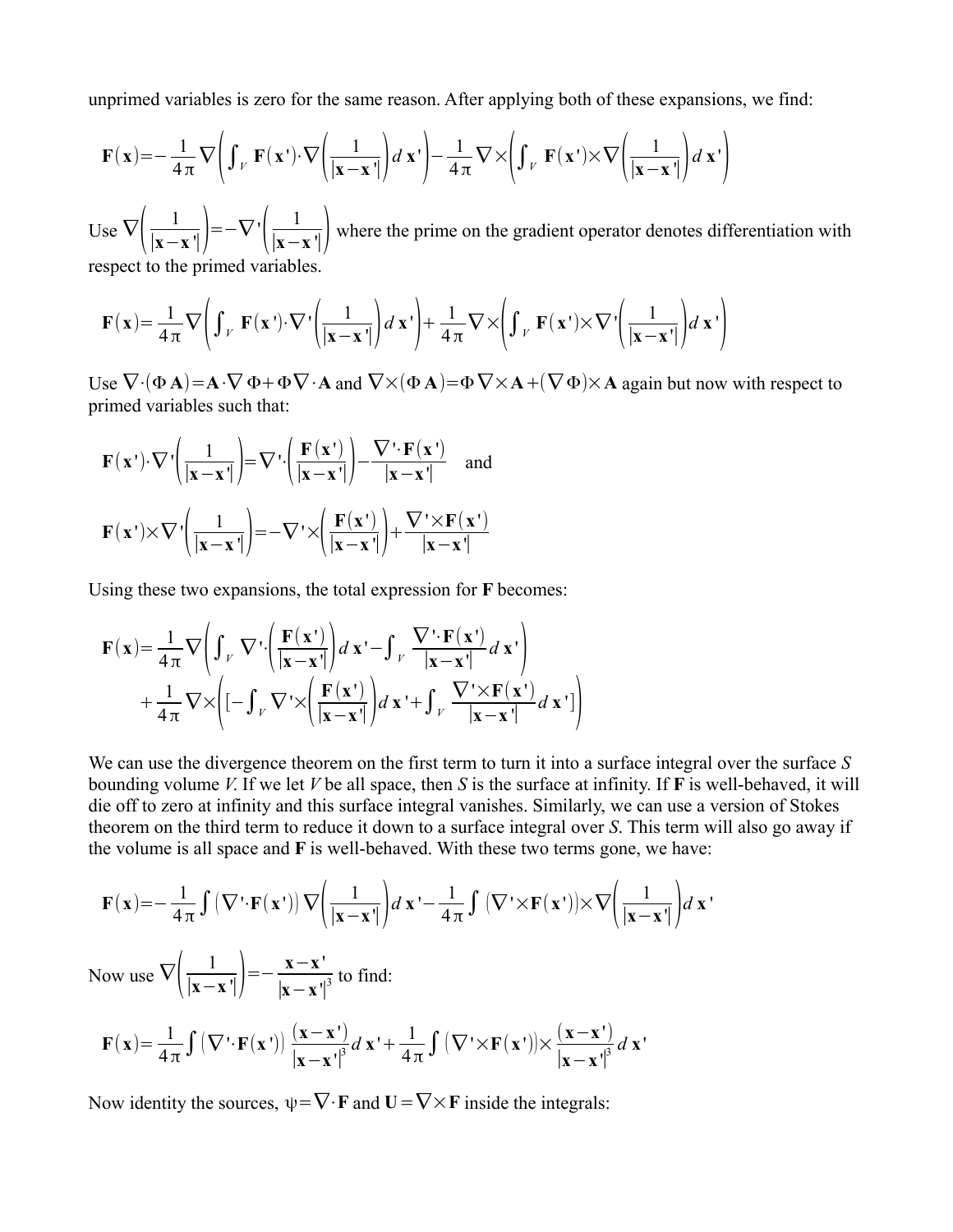$$
\boxed{\mathbf{F}(\mathbf{x}) = \frac{1}{4\pi} \int \frac{\psi(\mathbf{x}')(\mathbf{x} - \mathbf{x}')}{|\mathbf{x} - \mathbf{x}'|^{3}} d\mathbf{x}' + \frac{1}{4\pi} \int \frac{\mathbf{U}(\mathbf{x}') \times (\mathbf{x} - \mathbf{x}')}{|\mathbf{x} - \mathbf{x}'|^{3}} d\mathbf{x}'}
$$
 where  $\psi = \nabla \cdot \mathbf{F}$  and  $\mathbf{U} = \nabla \times \mathbf{F}$ 

This is a general mathematical result describing the properties of vector fields in general. This expansion can be used to derive Coulomb's law and the Biot-Savart law.

### **4. Laplacian Fields**

If a vector field is non-curling *and* non-diverging, it can still be non-zero. A field that has a zero curl and zero divergence is said to be a Laplacian or relaxed field. Note that  $\nabla \times \mathbf{F}_t = 0$  does not imply that  $\mathbf{F}_t = 0$ , just that its curl is zero. Consider a vector field **F** that is non-curling and non-diverging:

 $(1) \nabla \times \mathbf{F} = 0$  and  $(2) \nabla \cdot \mathbf{F} = 0$ 

Comparing the first equation to the mathematical statement,  $\nabla \times \nabla \Phi = 0$ , we see that this field can be defined as the gradient of some scalar field:  $\mathbf{F}=-\nabla \Phi$ . Plugging this into the second equation, we find:

 $\nabla^2 \Phi = 0$ 

Alternatively, comparing Eq. 2 to the mathematical statement,  $\nabla \cdot (\nabla \times \mathbf{A}) = 0$ , we see that **F** can be defined as the curl of some vector field:  $\mathbf{F}=\nabla\times\mathbf{A}$ . Plugging this into the second equation, we have  $\nabla \times (\nabla \times \mathbf{A})=0$ . Using a vector identity, and remembering that the divergence of **F** is zero, we end up with:

$$
\nabla^2 A_i = 0
$$

In both approaches, we end up at the same result: Laplace's equation. The solutions to Laplace's equations are typically non-zero and non-trivial and depend only on the boundary conditions. The solution to Laplace's equation is a minimal energy or surface-relaxation state that meets the boundary conditions. A non-curling, non-diverging vector field therefore still has a Laplacian nature. Because Laplacian fields are relaxed fields, they obey the mean value theorem (the value of the scalar field at a point equals the average of the field over any sphere centered at that point) and have no local maxima or minima. All that is needed to find a unique solution to Laplace's equation is to apply a complete set of boundary conditions (this is the Uniqueness Theorem).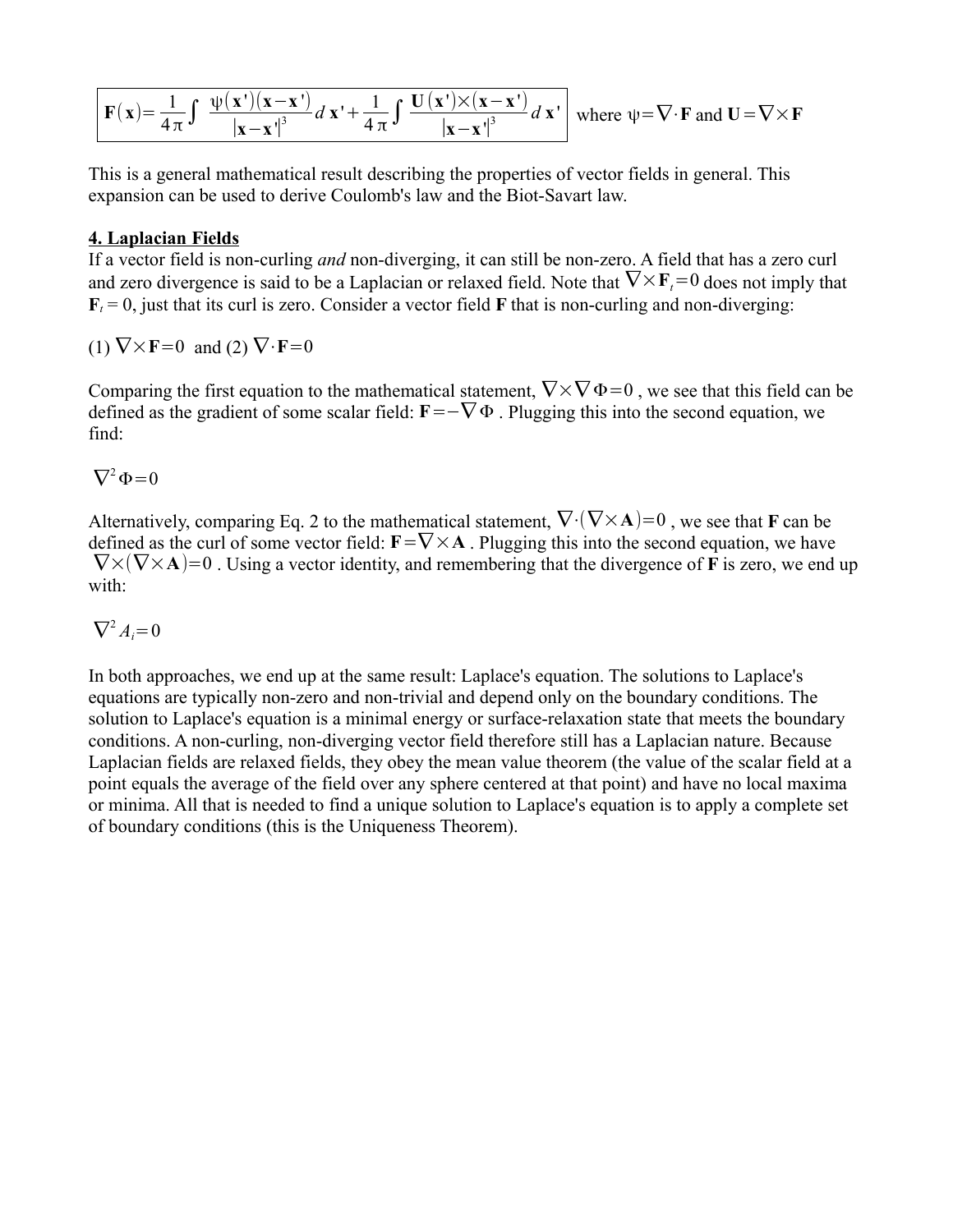# **5. Examples**

Let us illustrate the difference between curling, diverging, and Laplacian fields. In all of the following plots, only the vector field's directionality is shown and not its magnitude.

(a) The field  $\mathbf{F} = -y\hat{\mathbf{i}} + x\hat{\mathbf{j}}$  is plotted on the right. Simple calculations reveal:

| <b>Curling Nature:</b> | $\nabla \times \mathbf{F} = 2\hat{\mathbf{k}}$ |
|------------------------|------------------------------------------------|
| Diverging Nature:      | $\nabla \cdot \mathbf{F} = 0$                  |
| Laplacian Nature:      | $\Phi$ = undefined                             |

This is a transverse (curling) field.

(b) The field  $\mathbf{F} = x\hat{\mathbf{i}} + y\hat{\mathbf{j}}$  is plotted on the right. Simple calculations reveal:

| Curling Nature:   | $\nabla \times {\bf F} = 0$   |
|-------------------|-------------------------------|
| Diverging Nature: | $\nabla \cdot \mathbf{F} = 2$ |
| Laplacian Nature: | $\Phi$ = undefined            |

This is a longitudinal (diverging) field.

(c) The field  $\mathbf{F} = x\hat{\mathbf{i}} - y\hat{\mathbf{j}}$  is plotted on the right. Simple calculations reveal:

| Curling Nature:   | $\nabla \times {\bf F} = 0$      |
|-------------------|----------------------------------|
| Diverging Nature: | $V \cdot F = 0$                  |
| Laplacian Nature: | $\Phi = -\frac{1}{2}(x^2 - y^2)$ |

This is a purely Laplacian field.

 $5.0$  $3.0$  $1.0$  $-1.0$  $-3.0$  $-5.0$  $-3.0$  $-5.0$  $-1.0$  $1.0$  $3.0$  $5.0$  $3.0$  $1.0$  $\overline{\phantom{0}}$  $-1.0$  $-3.0$  $-1.0$  $1.0$  $3.0$  $5.0$  $\overline{\mathsf{x}}$  $5.0$  $3.0$  $1.0$  $-1.0$  $-3.0$  $-5.0$  $-5.0$  $-3.0$  $-1.0$  $1.0$  $3.0$  $5.0$ 

Note that in general, curling field lines tend to loop around and connect to themselves, diverging field lines tend to emanate out from source points, and Laplacian field lines tend to start and end on the boundaries.